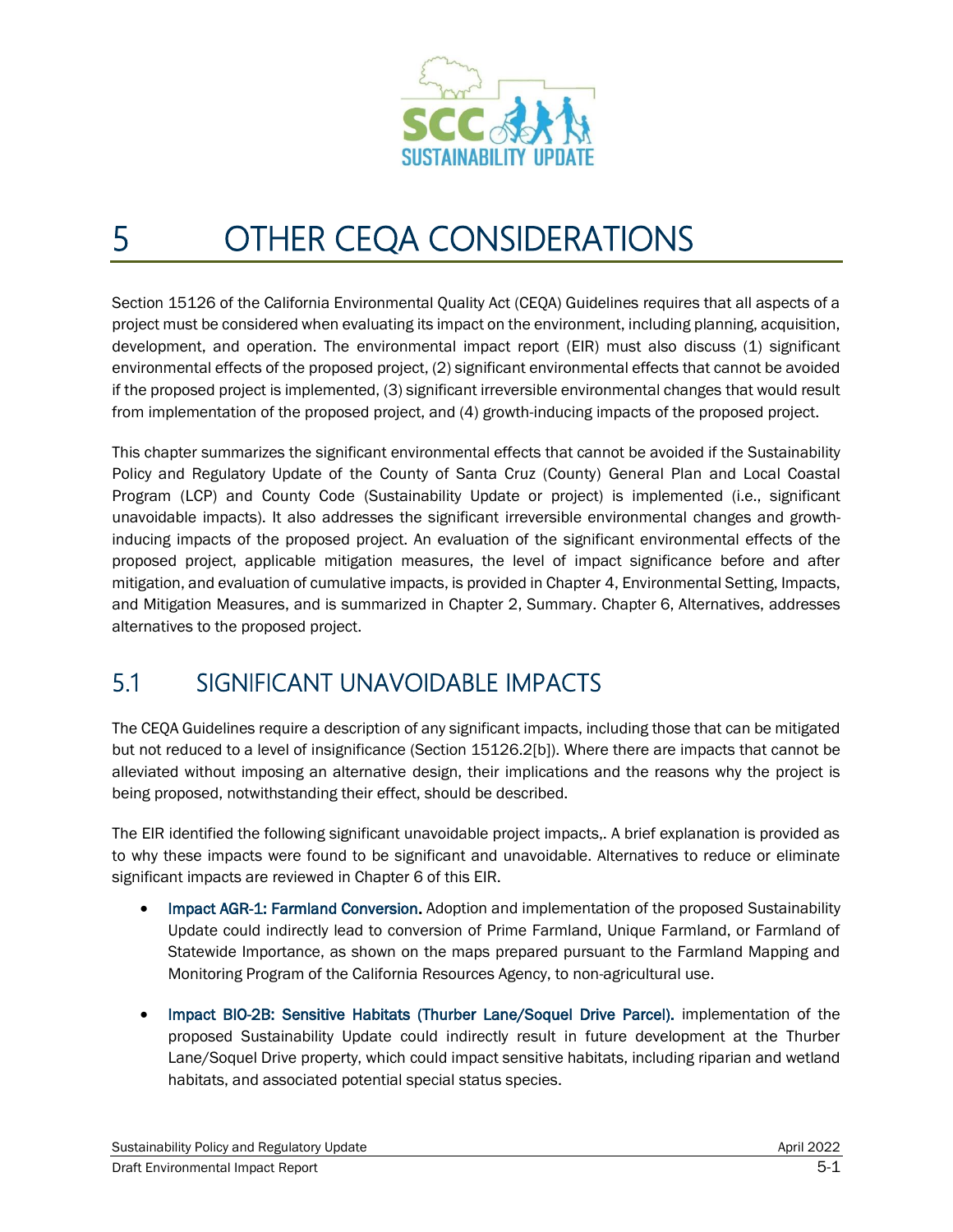

- Impact CUL-1: Historical Resources. Adoption and implementation of the proposed Sustainability Update could indirectly lead to development that could result in a substantial adverse change in the significance of historical built resources.
- Impact TRA-1: Conflict with County Vehicle Miles Traveled (VMT) Threshold. Adoption and implementation of the proposed Sustainability Update would indirectly generate new development that could exceed the County's adopted VMT threshold.
- Cumulative Transportation- VMT Impact. Cumulative development and growth, both within the unincorporated county and in the incorporated cities, would result in a significant cumulative impact related to conflicts with VMT thresholds as the County's VMT threshold would not be met. The project's contribution would be a cumulatively considerable contribution, resulting in a significant and unavoidable cumulative impact related to VMT.
- Impact UTL-2: Water Supplies. Adoption and implementation of the proposed Sustainability Update could lead to development that could result in future increased demand for domestic water supplies, but two existing providers (City of Santa Cruz and Soquel Creek Water District [SqCWD]) may not have sufficient water supplies available to serve the development indirectly resulting from implementation of the Sustainability Update and reasonably foreseeable future development during normal, dry, and multiple years..
- Cumulative Water Supplies Impact. Cumulative development and growth within the service area of the SqCWD District could potentially result in a significant cumulative impact related to availability of adequate water supplies, and the project's contribution would be a cumulatively considerable contribution, resulting in a potentially significant and unavoidable cumulative impact related to water supplies for this water district.

## 5.2 SIGNIFICANT IRREVERSIBLE ENVIRONMENTAL CHANGES

The CEQA Guidelines require a discussion of significant irreversible environmental changes with project implementation, including uses of nonrenewable resources during the initial and continued phases of the project (Section 15126.2[c]). As described in Section 15126.2(c), uses of nonrenewable resources during the initial and continued phases of the project may be irreversible since a large commitment of such resources makes removal or nonuse thereafter unlikely. Primary impacts and, particularly, secondary impacts, such as those arising from highway projects that provide access to a previously inaccessible area, generally commit future generations to similar uses. Irreversible damage can also result from environmental accidents associated with a project.

Section 15127 further requires this discussion only for adoption of a plan, policy or ordinance by a public agency; the adoption by a Local Agency Formation Commission (LAFCO) of a resolution making determinations; and projects which require preparation of an Environmental Impact Statement under the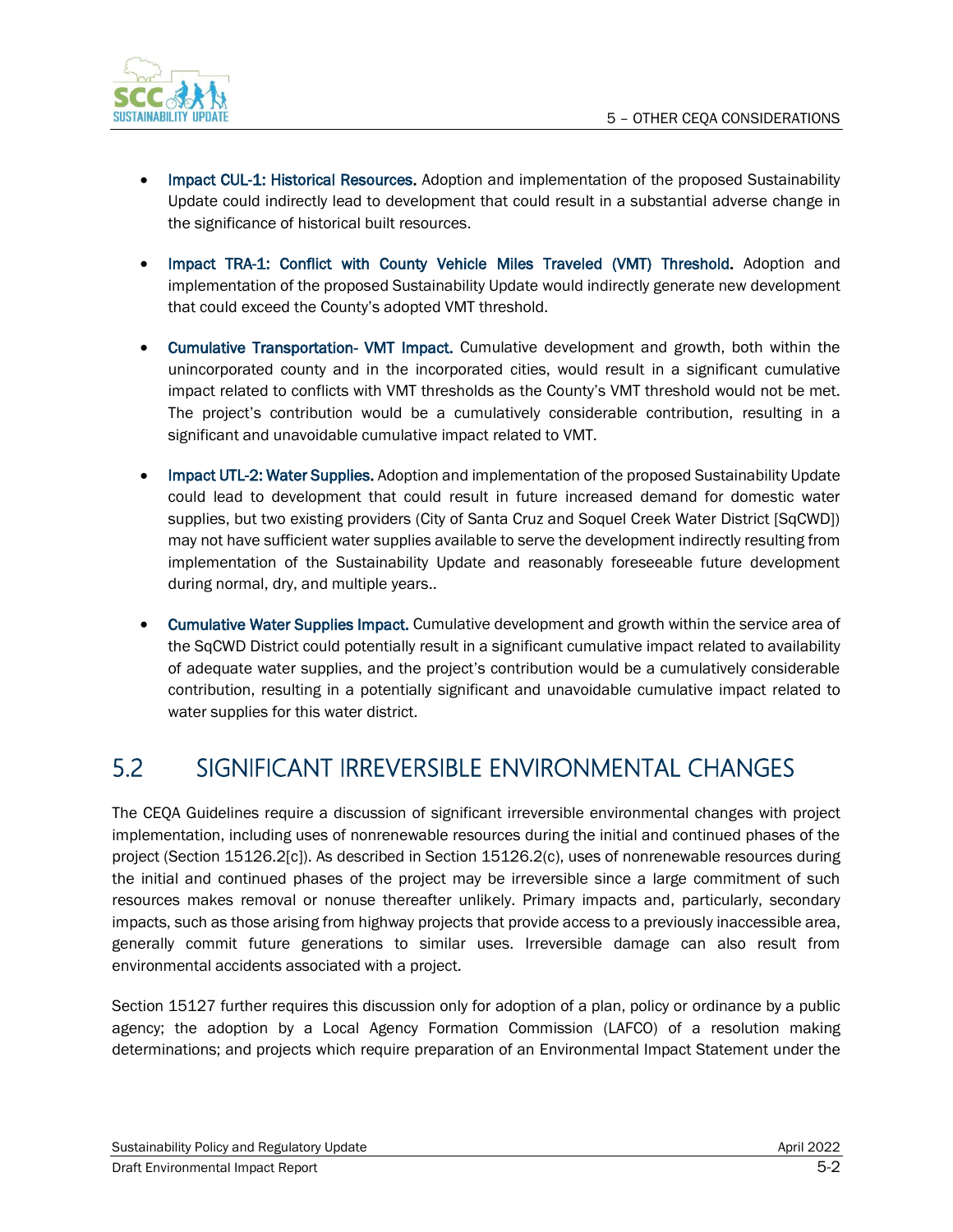

National Environmental Policy Act (NEPA). Since the proposed project is adoption of a general plan amendment, a discussion of significant irreversible changes is provided below.

According to Section 15126.2(d), a project would generally result in a significant irreversible impact if:

- The project would involve a large commitment of nonrenewable resources during initial and continued phases of the project;
- Primary and secondary impacts would generally commit future generations to similar uses;
- The project would involve uses in which irreversible damage could result from environmental accidents; or
- The proposed consumption of resources is not justified (e.g., the project involves the wasteful use of energy).

Future development would result in the permanent and continued consumption of electricity, natural gas, and fossil fuels. Future development that is accommodated as a result of the proposed Sustainability Update would irretrievably commit nonrenewable resources to the construction and maintenance of buildings, infrastructure and roadways. Energy demands would result for construction, lighting, heating and cooling of residences, and transportation of people throughout the county. However, the consumption of these resources would not represent unnecessary, inefficient, or wasteful use of resources as explained in the analyses in Section 4.6, Energy, given the implementation of proposed policies and continued compliance with energy-efficient building regulations. A summary of the existing and proposed General Plan/LCP policies that serve to reduce energy and fossil fuel consumption is presented in Table 4.6-2 in Section 4.6, Energy.

As discussed in Section 4.6, although electricity and natural gas consumption in the county would increase with the proposed project, future development would be required to comply with the efficiency standards of the California Building Code (Title 24 Part 6 and Part 11), and the additional electricity and natural gas demand indirectly resulting from the proposed project would not be unusual or wasteful as compared to overall local and regional demand for energy resources. In addition, the proposed project includes a number of amended policies in the County's General Plan/LCP that seek to improve energy efficiency and encourage alternative energy, as summarized in Table 4.6-2, which would also serve to reduce/minimize energy consumption. Use of petroleum is expected to decrease over time, primarily due to advances in fuel economy and increased use of electric vehicles. For these reasons, electricity consumption of the proposed project would not be considered inefficient or wasteful, and impacts would be less than significant.

In addition, new structures will be required to be constructed in accordance with specifications contained in Title 24 of the California Code of Regulations. Anticipated changes in state building and energy efficiency requirements to help reduce greenhouse gas emissions will also reduce the rate of energy consumption increases. However, future construction activities would result in the irretrievable commitment of nonrenewable energy resources, primarily in the form of fossil fuels (including fuel oil, natural gas, and gasoline) for automobiles and construction equipment.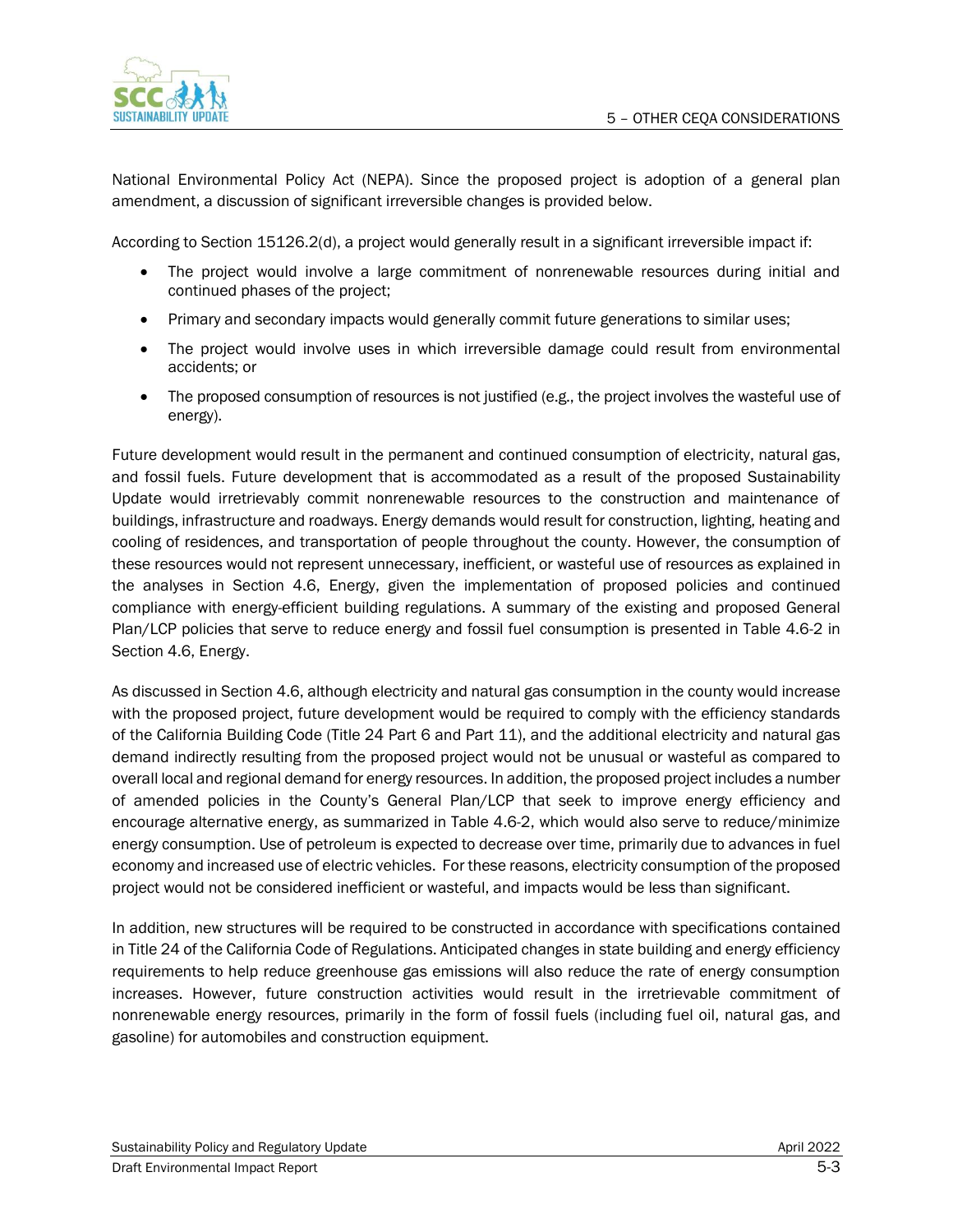

Irreversible changes to the physical environment could occur from accidental release of hazardous materials associated with development activities. However, environmental accidents would be minimized with adherence to federal, state and local regulations as discussed in Section 4.9, Hazards and Hazardous Materials. Future development accommodated by the proposed Sustainability Update would be required to comply with all applicable federal, state and local laws regarding, transportation, storage, use and disposal of hazardous materials, which reduces the likelihood and severity of accidents that could result in irreversible environmental damage. Compliance with state and federal hazardous materials regulations would reduce the potential for accidental release of hazardous materials to a less-than-significant level.

No other irreversible changes or irreversible damages are expected to result from the adoption and implementation of the proposed project.

## 5.3 GROWTH-INDUCING IMPACTS

CEQA requires that any growth-inducing aspect of a project be discussed in an EIR. This discussion should include consideration of ways in which the project could directly or indirectly foster economic or population growth in adjacent and/or surrounding areas. Projects that could remove obstacles to population growth, such as expansion of major public services, must also be considered in this discussion.

According to CEQA Guidelines Section 15126.2(e), a project would have the potential to induce growth if it would:

- Remove obstacles to population growth (e.g., through the expansion of public services into an area that does not currently receive these services), or through the provision of new access to an area, or a change in restrictive zoning or land use designation; or
- Result in economic expansion and population growth through employment opportunities and/or construction of new housing.

The proposed General Plan/LCP would indirectly induce population, employment and economic growth by accommodating future development and growth and allowing for intensified development the County's Urban Services Line (USL). Adoption and implementation of the proposed Sustainability Update would not directly result in increased housing units or population. However, the proposed amendments to the General Plan/LCP include policies that support additional development and areas of increased intensification and density, in part due to recommendations set forth in the Sustainable Santa Cruz County (SSCC) Plan and the Pleasure Point Commercial Corridor Vision and Guiding Design Principles, the latter of which calls for transition and redevelopment of underutilized properties. The proposed amendments to the Santa Cruz County Code (SCCC) also include a new higher density residential zone district to implement the new proposed General Plan Residential-Urban High Flex (R-UHF) land use designation. The purpose of the Residential Flex (RF) zone district is to accommodate a greater intensity of residences along and near public transportation corridors within the County's USL, creating opportunities for infill housing.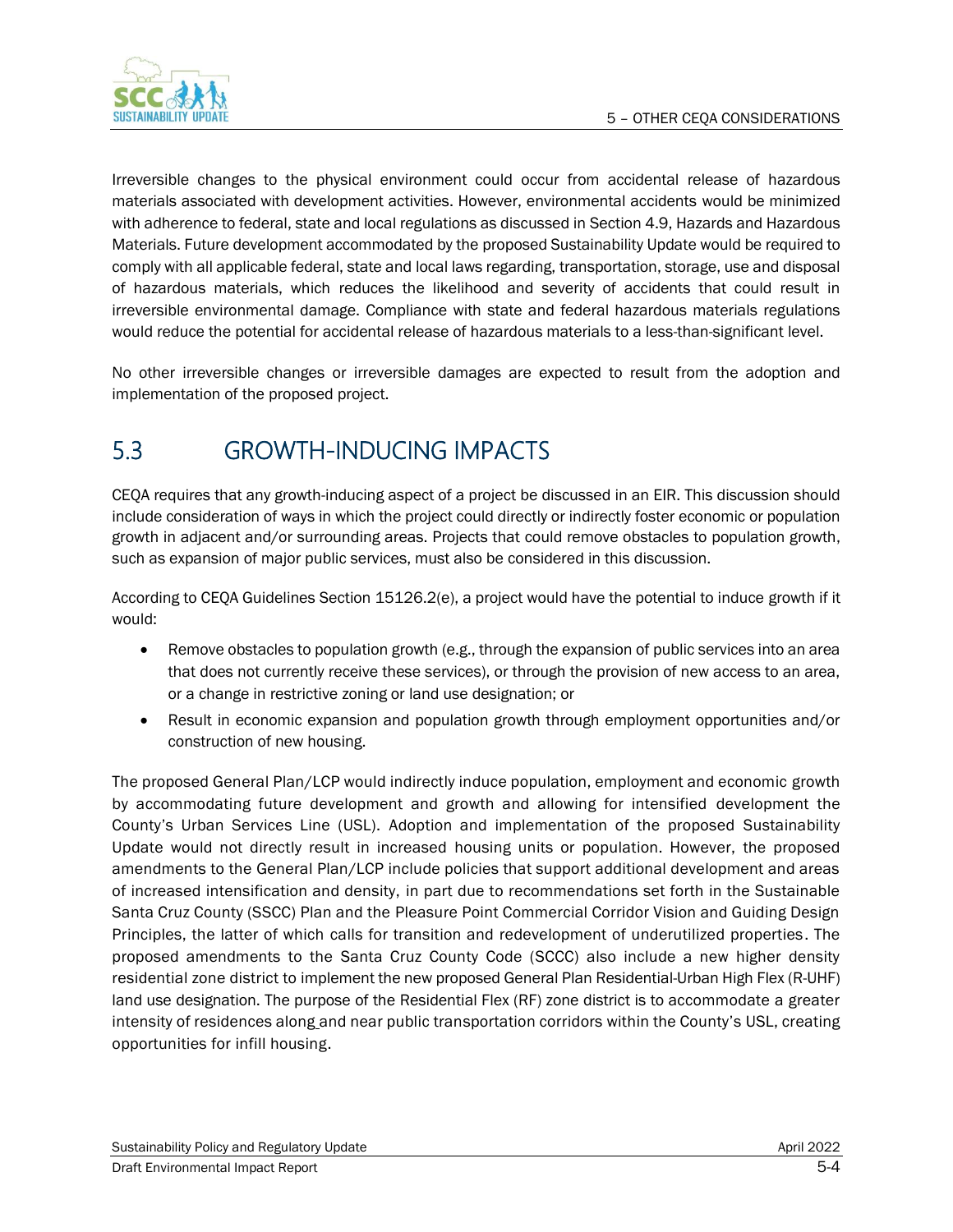

As discussed in Section 4.13, Population and Housing, it is estimated that the proposed project could accommodate a potential increase of approximately 4,500 dwelling units between 2020 and 2040 with a corresponding population increase of approximately 11,340 new residents. This potential population and housing growth resulting from the project would slightly exceed the Association of Monterey Bay Area Governments (AMBAG) regional population and housing projections. However, the resulting population increase represents an annual average growth rate of approximately 0.4%, which is slightly higher than the AMBAG forecast annual average rate of 0.2% and an average annual rate of 0.3% based on existing 2020 population. The annual average growth indirectly resulting from the project would also be slightly higher than the 2021 and 2022 annual Measure J growth rate established by the County (0.25%), but less than the 2020 County-established annual growth rate of 0.5%.

The population projections resulting from the proposed project represent a maximum estimate between 2020 and 2040 for the purposes of analyses included in this EIR. Future development projects within the unincorporated area are subject to annual growth rates and residential building permit limits established by the County of Santa Cruz Board of Supervisors. However, even as a worstcase estimate, the average annual growth rate resulting from the proposed project (0.4%) is not substantially higher than forecast rates (0.2%) and the historical average annual growth rates of 0.3% experienced between 2010 and 2020 and 0.4% experienced between 1990 and 2000. Therefore, the proposed project would not induce substantial unplanned population growth in the unincorporated area of Santa Cruz County.

Development could occur under the existing General Plan/LCP without the proposed project. It is estimated that the project's contribution to potential future development and growth beyond what could be developed under the existing General Plan/LCP is approximately 1,590 housing units with a corresponding 4,000 residents, which represents an approximate 40-50% increase over existing adopted regional housing and population projections. However, future growth estimated to indirectly result from the project would be within historical and previously projected annual average growth rates. Therefore, while the proposed Sustainability Update could indirectly accommodate development of new housing and population growth, the project would not induce substantial unplanned growth in the unincorporated area of the county. Furthermore, for the purpose of this discussion, the State CEQA Guidelines indicate that it must not be assumed that growth is necessarily beneficial, detrimental or of little significance to the environment.

The proposed project also estimates an increase in non-residential development of approximately 6,200,500 square feet by the year 2040; see section 4.0.3 for further discussion. Thus, the project would indirectly accommodate economic growth through future development of new businesses and jobs, although some of this growth, approximately 50%, would occur under the existing General Plan/LCP without the proposed project.

CEQA Guidelines Section 15126.2(e) also require consideration of whether a project would have the potential to induce growth if it would remove obstacles to population growth (e.g., through the expansion of public services into an area that does not currently receive these services), or through